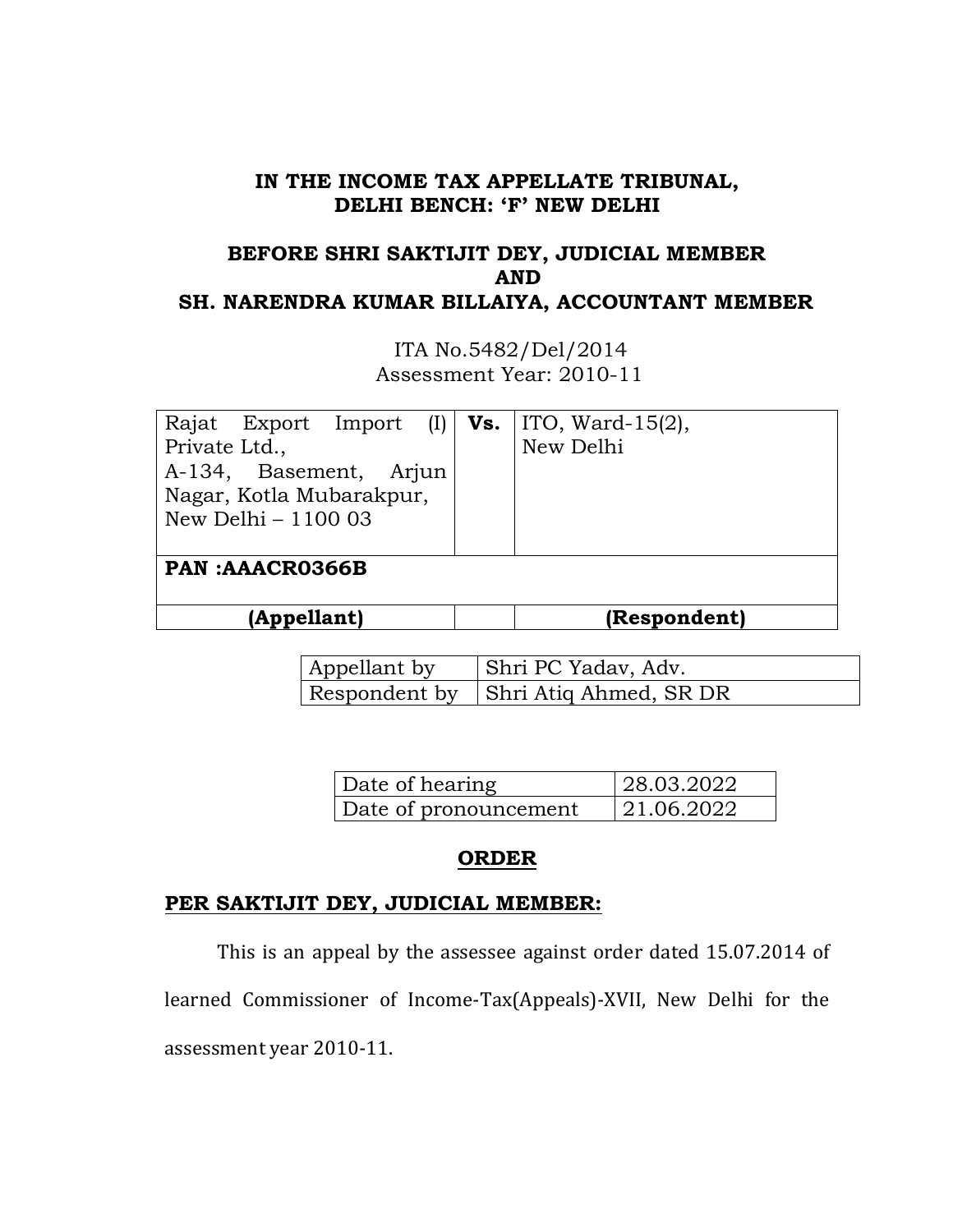2. The dispute in the present appeal is confined to addition of Rs.49,00,000 as unexplained share application money and Rs.49,000 as commission thereon.

3. Briefly, the facts are, assessee is a resident company. For the assessment year under dispute, assessee filed its return of income on 09.07.2010, declaring income of Rs.7,77,959. As stated by the Assessing Officer, assessee is engaged in the business of finance and investments.

4. In course of assessment proceedings, Assessing Officer, while examining the financial statement of assessee, noticed that assessee has shown increase in issued capital to the extent of Rs.9,80,000 and share premium to the extent of Rs.39,20,000. Whereas, the increase in number of shares issued during the year is 98,000. Further, he found that shares having the face value of Rs.10 were sold with premium thereon of Rs.40. Noticing these facts, Assessing Officer issued a questionnaire to the assessee to furnish confirmation in respect of increase in share capital/share application money and share premium with PAN, address, copy of ITR, balance sheet and bank statement of all share applicants. Alleging that assessee could only furnish part details, assessing officer issued a showcause-notice to assessee as to why the share application money should not be treated as unexplained cash credit under Section 68 of the Income-Tax Act, 1961. Though, assessee objected to the proposed addition, however, Assessing Officer remained unconvinced. He observed, as per the inquiry conducted by the

2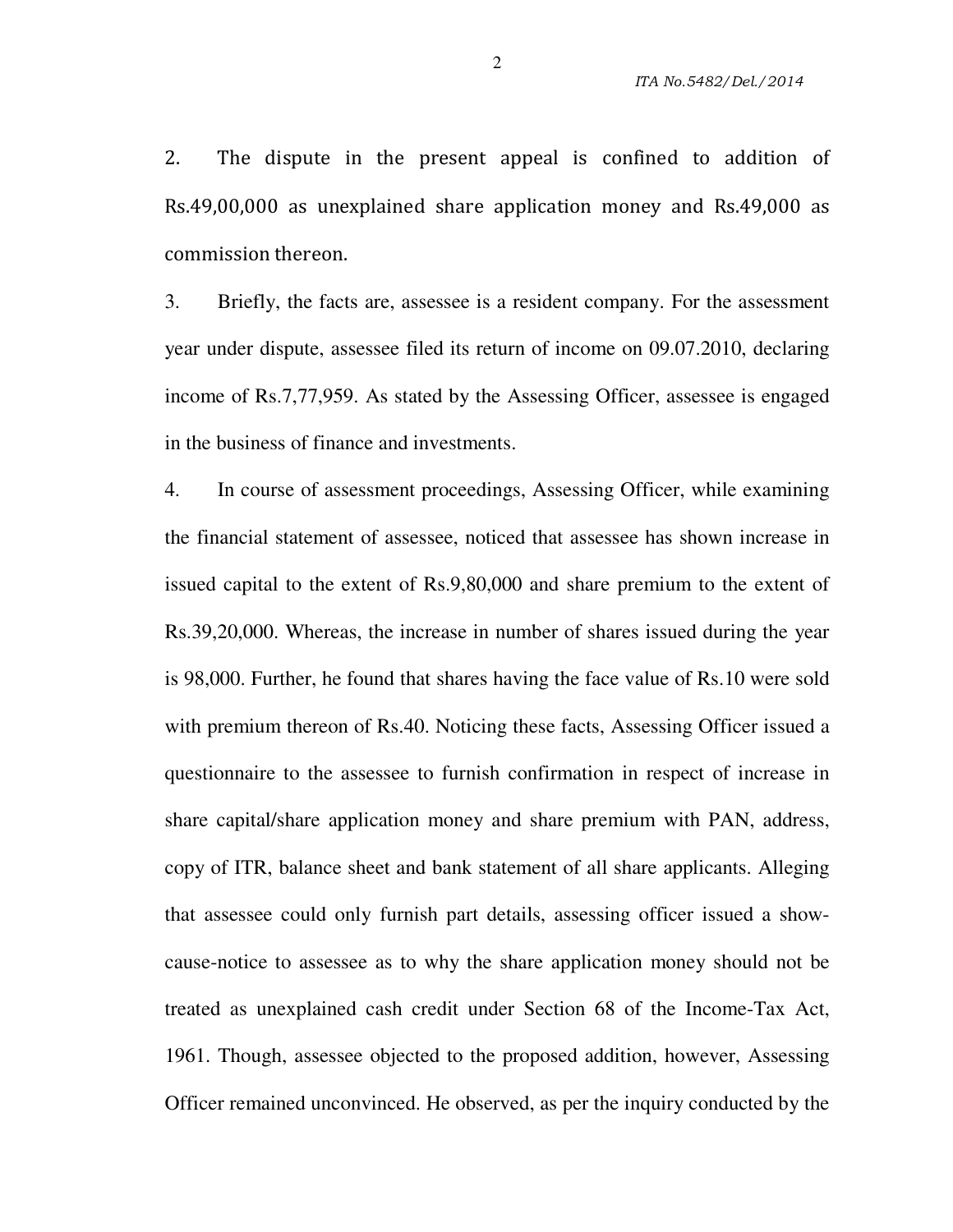Investigation Wing, New Delhi in case of some of the entry operators, it was found that one Shri Aseem Gupta and his associate Shri Manoj Kumar were providing bogus accommodation entries through various entities controlled by them. Relying upon the statements recorded from these two persons, Assessing Officer observed that Shri Aseem Gupta is the director of two company viz. Moderate Credit Corporation Ltd. and Sam Portfolio (P) Ltd. who have advanced the share application money of Rs.49,000 to assessee. Further, on examining the bank accounts of the aforesaid two share applicants, Assessing Officer observed that there are inter-company transfer of funds and these companies are group companies of Shri Shri Aseem Gupta. Thus, relying upon the statement of Shri Aseem Gupta, wherein, he allegedly admitted of providing bogus accommodation entries, Assessing Officer treated the amount of Rs.49,00,000 representing share application money as unexplained cash credit and added back to the income of assessee. Further, Assessing Officer added an amount of Rs.49,000, being the expenditure allegedly incurred by the assessee towards commission for availing accommodation entries.

5. Being aggrieved with the aforesaid additions, assessee preferred an appeal before learned Commissioner (Appeals). However, he sustained the additions made by the Assessing Officer.

6. Learned counsel appearing for the assessee submitted, Assessing Officer on mere presumption and assumption based on wrong facts has treated the share

3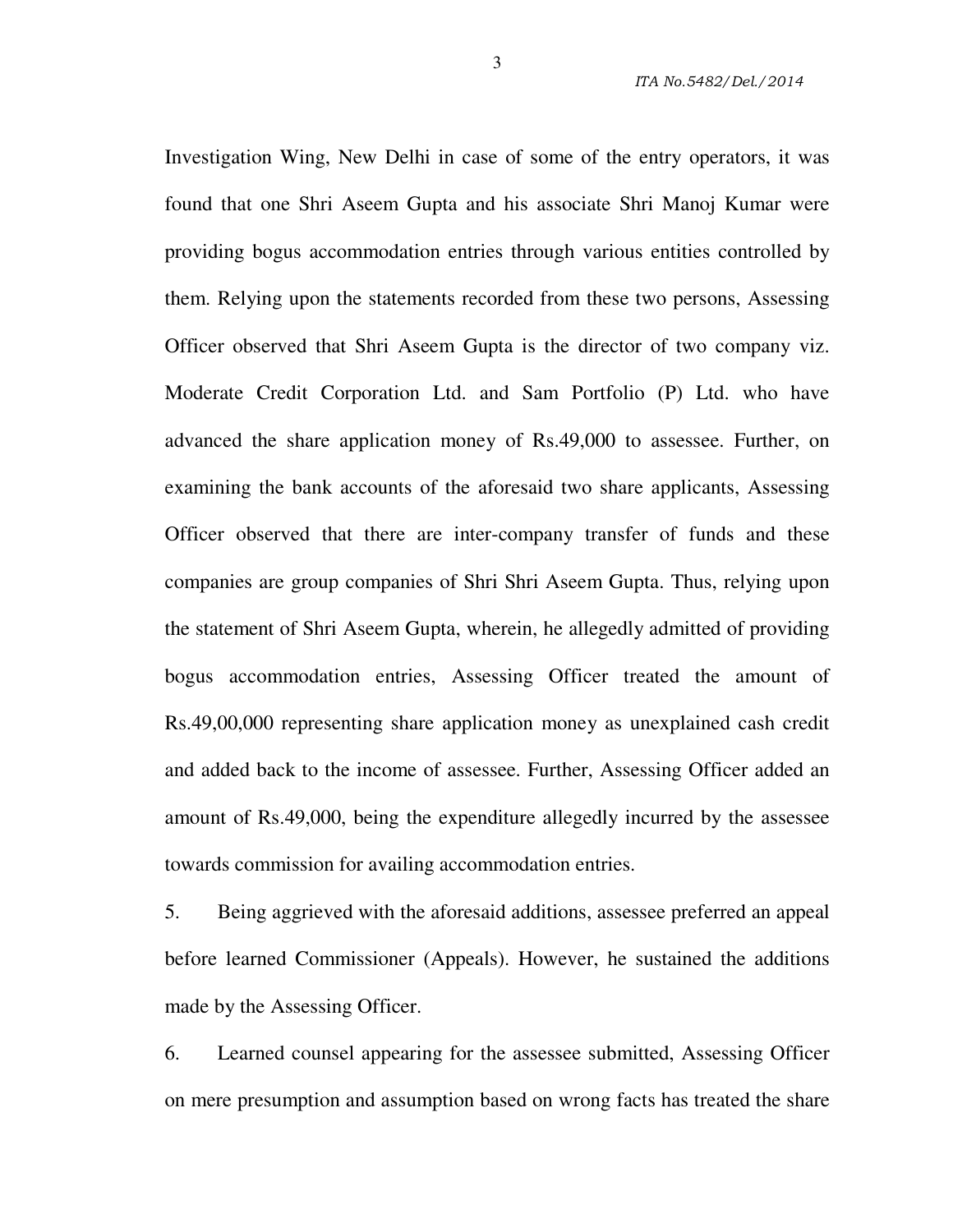application money received by assessee as unexplained cash credit. He submitted, neither the statement recorded from Shri Aseem Gupta and Shri Manoj Kumar nor any other material brought on record, established that Shri Aseem Gupta is the director of M/s. Moderate Credit Corporation Ltd. and Sam Portfolio (P) Ltd. who have advanced share application money to the assessee. He submitted, the dates on which cash deposits are made, as depicted in the assessment order to establish the money trail, do not relate to the impugned assessment year. Thus, he submitted, based on such entries no addition under Section 68 of the Act could be made in the impugned assessment year. He submitted, in course of proceedings before the first appellate authority, assessee furnished additional evidences including affidavit of both share applicants, wherein, they have categorically stated of having invested in the shares of assessee through banking channel. He submitted, in the remand report dated 11.04.2014, though, assessing officer has admitted that Shri Aseem Gupta is not a director of the entities who advanced share application money to the assessee, however, he has introduced another person Shri Virender Ram, allegedly one of the employees of Shri Aseem Gupta to be proprietor of the entity. However, he submitted, the name of the entities who had advanced share application money to assessee are not appearing in the remand report. Thus, he submitted, relevant facts have been completely ignored by the assessing officer while making the additions. He submitted, simply relying upon the investigation conducted by the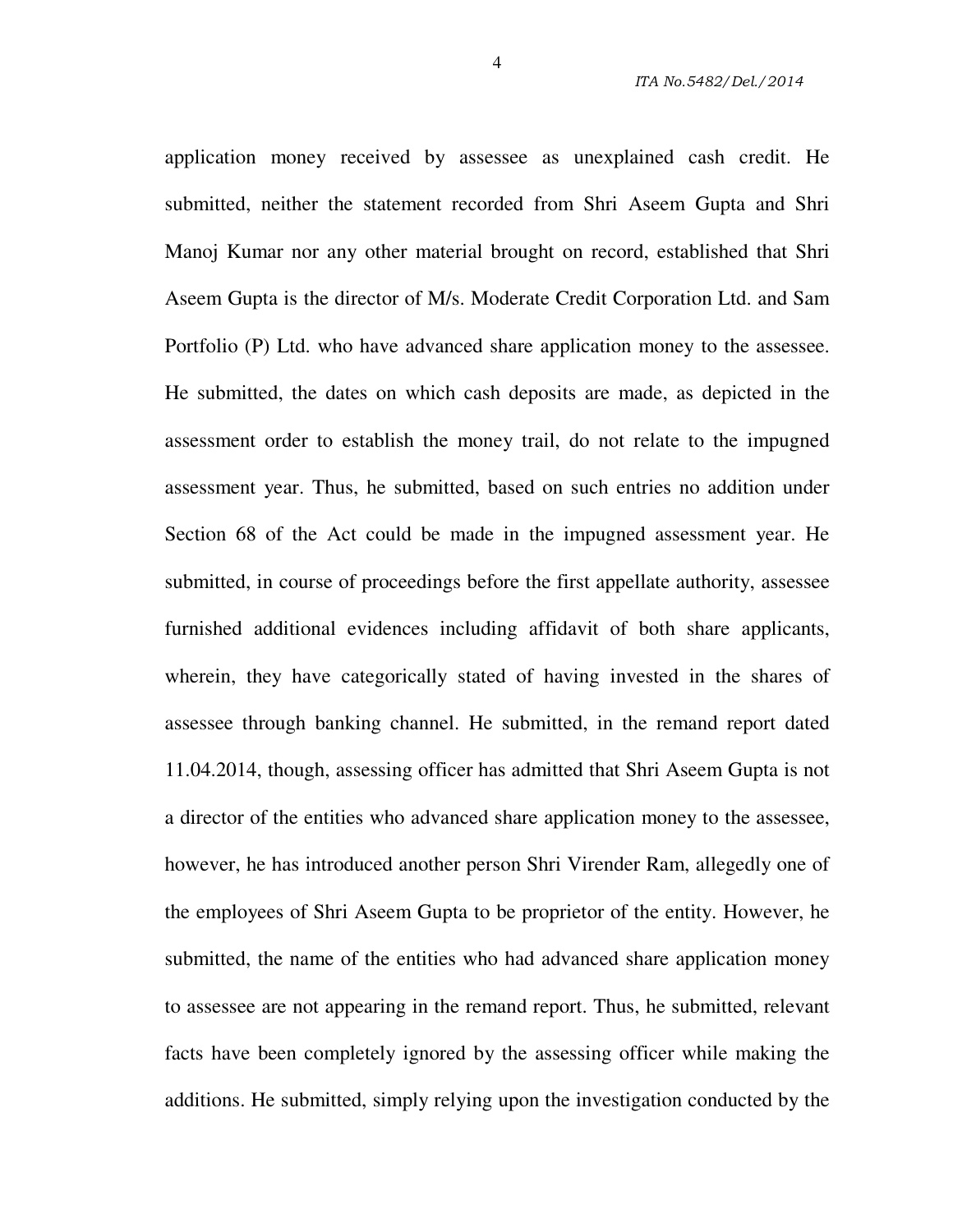Investigation Wing, Assessing Officer has made the additions without making any independent inquiry. He submitted, the fact that Shri Aseem Gupta had subsequently retracted his statement was not considered by the departmental authorities and the additions were made simply based on the statement of Shri Aseem Gupta. He submitted, before the departmental authorities the assessee has furnished every supporting evidence to prove the genuineness of share application money. He submitted, without properly considering the evidences, additions have been made. He further submitted, identical addition made in case of many other assessees solely relying upon the statement of Shri Aseem Gupta has been deleted by the Tribunal and decisions in some of these cases have been upheld by the Hon'ble Jurisdictional High Court. In this regard, he referred to the following decisions:

- 1. Tarun Goyal vs. ACIT & Others., ITA No.4636/Del/2012 & Others dated 08.10.2013.;
- 2. Sungrow Impex Pvt. Ltd. vs. ITO, ITA No. 4183/Del/2019 dated 19.03.2021; &
- 3. SJM International Ltd. Vs. DCIT, ITA No.3762/Del/2018 dated 09.08.2021.

7. Learned Departmental Representative strongly relied upon the observations of the assessing officer and learned Commissioner (Appeals).

8. We have considered rival submissions in the light of decisions relied upon and perused the material available on record.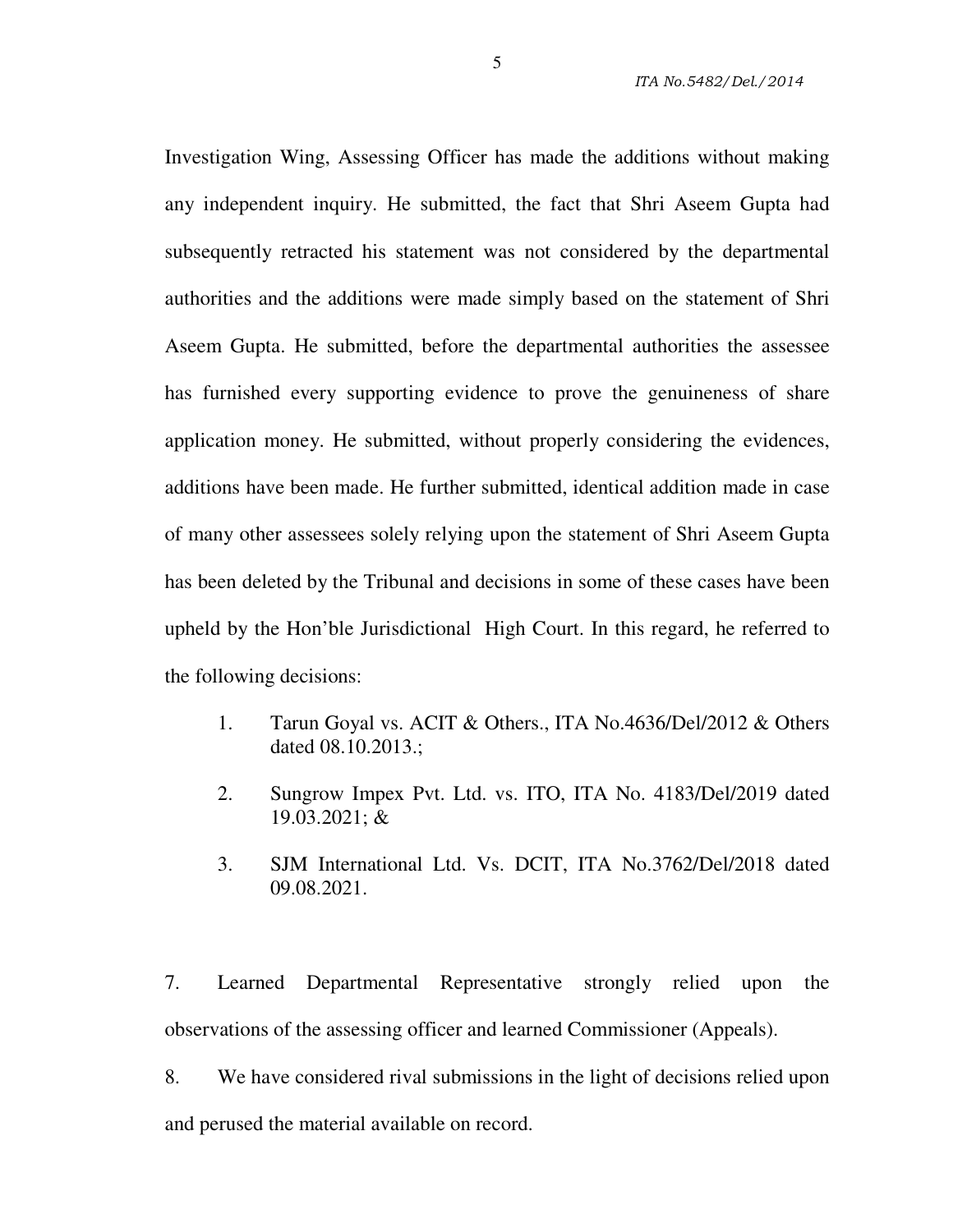9. Undisputedly, in the year under consideration, assessee had received share application money aggregating to Rs.49,00,000 as under:

|     | Moderate Credit Corpn. Ltd. | Rs.20,10,000 |
|-----|-----------------------------|--------------|
| 11) | Sam Portfolio Pvt. Ltd.     | Rs.28,90,000 |
|     |                             | Rs.49,00,000 |

10. Based on a report of the Investigation Wing of the Department, Assessing Officer has held the share application money to be in the nature of accommodation entries, hence, unexplained cash credit under Section 68 of the Act. The primary reason for coming to such conclusion is the statement recorded from Shri Aseem Gupta, who according to the assessing officer, is the director of the aforesaid two entities who have invested in the shares of the assessee. On a perusal of the statement recorded from Aseem Gupta on 23.11.2011, which has been reproduced in the assessment order, it is to be seen that Shri Aseem Gupta is a Chartered Accountant. In reply to question No.3, Shri Aseem Gupta had categorically stated the name of the entities audited by him. A careful reading of the statement recorded from Shri Aseem Gupta nowhere suggests that he is the director of either Moderate Credit Corpn. Ltd. or Sam Portfolio Pvt. Ltd., who had advanced share application money to the assessee. It is relevant to observe, in course of proceedings before the first appellate authority, assessee had furnished additional evidences including affidavit of Moderate Credit Corpn. Ltd. and Sam Portfolio Pvt. Ltd. Additional evidences furnished by assessee were forwarded to the assessing officer seeking his comments. In the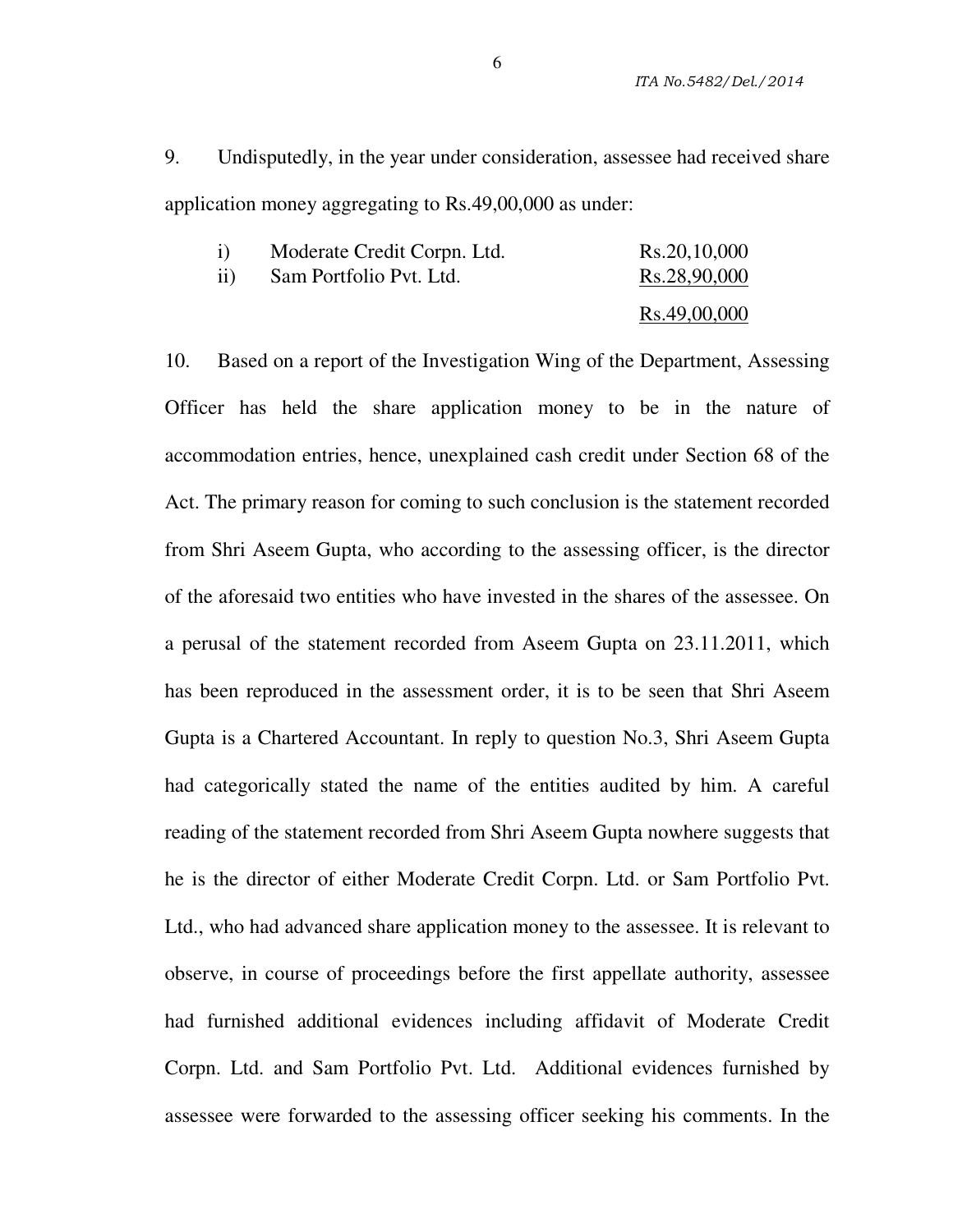first remand report dated 20.02.2014, a copy of which is placed at page 20 of the paper book. Assessing Officer, though, has acknowledged the fact that assessee has filed confirmation from M/s. Moderate Credit Corpn. Ltd. and Sam Portfolio Pvt. Ltd. as well as affidavit of their directors, however, he has not offered any comments by simply stating that the claim of assessee needs to be examined by carrying out deep investigation, hence, assessee should not be allowed to furnish additional evidences. It is a fact on record that learned Commissioner (Appeals) has admitted the additional evidences furnished by assessee.

11. Be that as it may, in the second remand report dated 11.04.2014, a copy of which is placed at page 5 of the paper book, Assessing Officer has stated that one of the employees of Shri Aseem Gupta viz. Shri Virender Ram is one of the dummy proprietors in some proprietary concerns which are providing accommodation entries. However, in the aforesaid remand report, the name of Moderate Credit Corpn, Ltd. and Sam Portfolio Pvt. Ltd. do not appear. Therefore, there is no material before assessing officer to establish on record that Shri Aseem Gupta had control over Moderate Credit Corpn. Ltd. and Sam Portfolio Pvt. Ltd. and through these entities has provided accommodation entries to the assessee. From the affidavits furnished by the directors of M/s. Moderate Credit Corpn. Ltd. and Sam Portfolio Pvt. Ltd., it is noticed that share application money was advanced through proper banking channel and equity shares having face value of Rs.10 each with a premium of Rs.40 were allotted to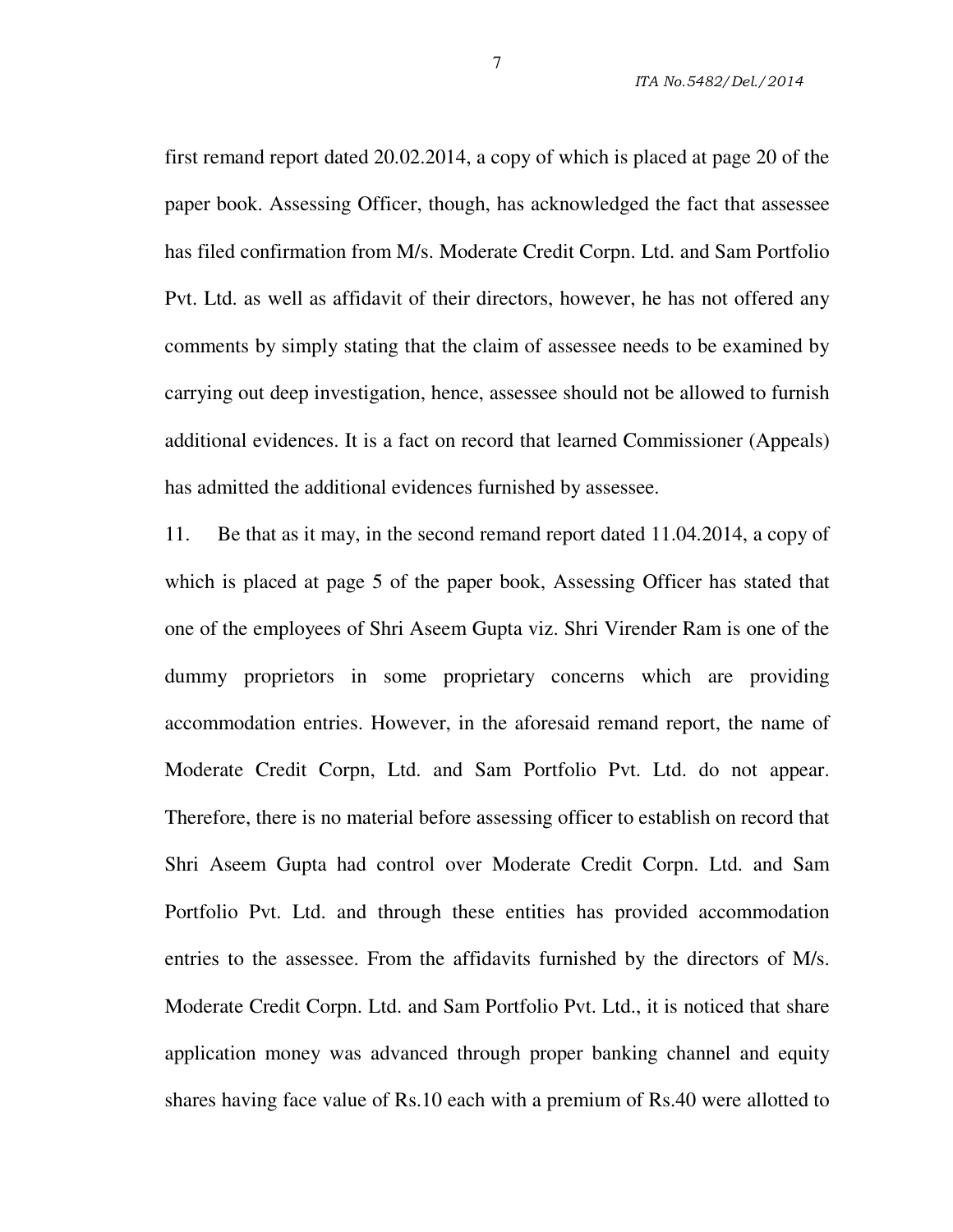the share applicants on 31.3.2010. No adverse material has been brought on record by the departmental authorities to demonstrate that the unexplained cash of assessee was ploughed back by way of share application money. In fact, the cash transactions noted by the assessing officer in the assessment order are much prior to the impugned assessment year, hence, could not have formed the basis for addition under Section 68 of the Act. A reading of the assessment order as well as the order of the first appellate authority would make it clear that no independent inquiry was conducted by them to ascertain the real nature of the transaction. Merely relying upon the statement of Shri Aseem Gupta, the additions have been made. It is relevant to observe, the statement recorded from Shri Aseem Gupta on  $23.11.2011$  was subsequently retracted by him on  $25<sup>th</sup>$ December 2011. Thus, that being the factual position, simply relying upon the statement of Shri Aseem Gupta, additions should not have been made. The departmental authorities have failed to bring on record any other corroborative material to demonstrate that the share application money received by assessee are in the nature of accommodation entries.

12. We have also noted, in an identical nature of dispute arising in case of M/s. Sungrow Impex Pvt. Ltd. vs. ITO (supra), wherein, relying upon the statement of Shri Aseem Gupta, assessing officer had added back the share application money received from Moderate Credit Corpn. Ltd., the Tribunal deleted the addition. The other decisions cited by the learned counsel for the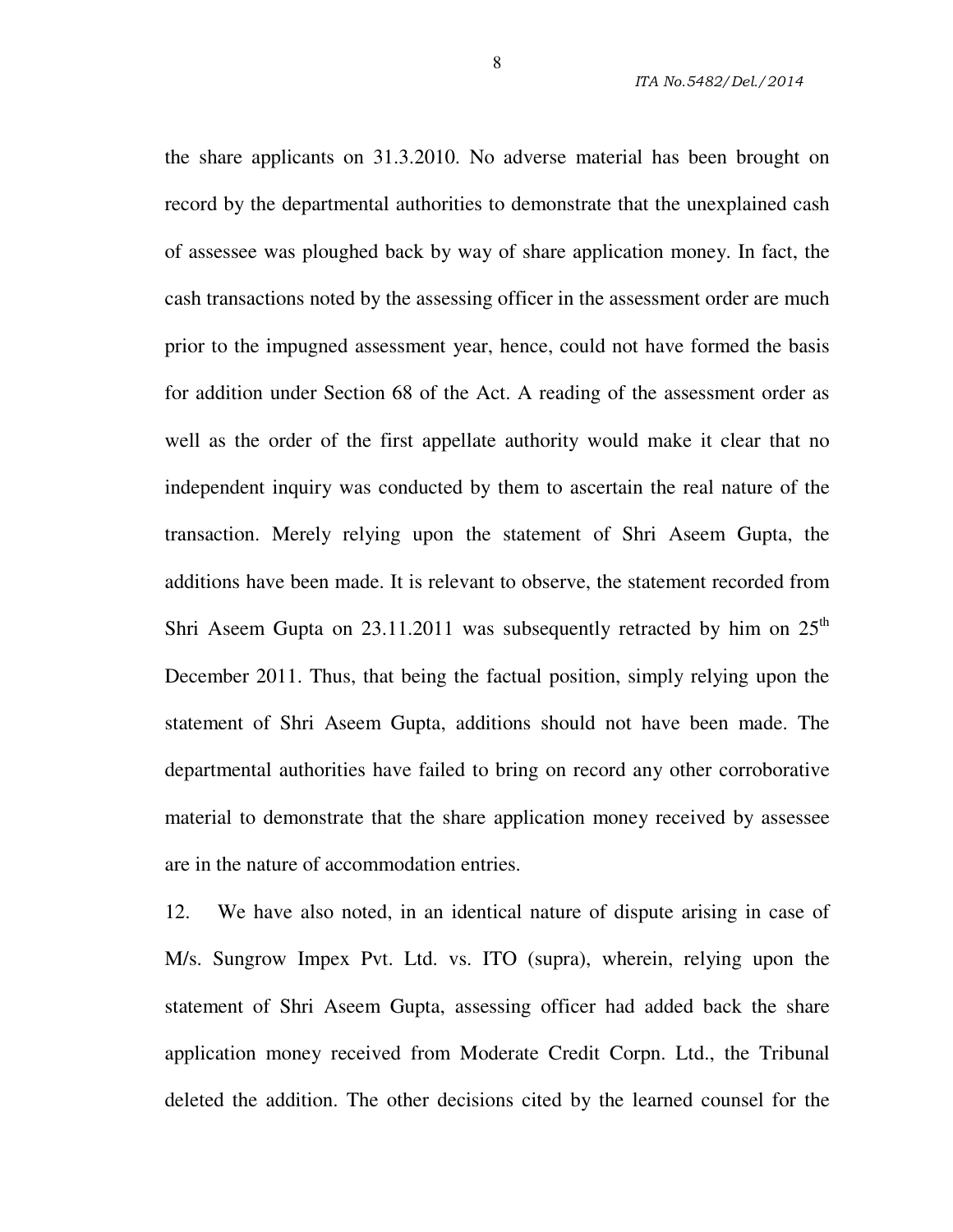assessee are in similar lines. Thus, after considering the overall facts and circumstances of the case and keeping in view the judicial precedents cited before us by the learned counsel for the assessee, we hold that the addition made of Rs.49,00,000 as unexplained cash credit under Section 68 of the Act is unsustainable. Accordingly, we delete the addition. For the same reason, addition of Rs.49,000 towards alleged commission paid for availing accommodation entries is also deleted.

13. In the result, the appeal is allowed.

#### *Order pronounced in the open court on 21st June, 2022.*

## **Sd/- Sd/-**  **(NARENDRA KUMAR BILLAIYA) (SAKTIJIT DEY) ACCOUNTANT MEMBER JUDICIAL MEMBER**

Dated: 21st June, 2022. Mohan Lal

Copy forwarded to:

- 1. Appellant
- 2. Respondent
- 3. CIT
- 4. CIT(A)
- 5. DR

Asst. Registrar, ITAT, New Delhi